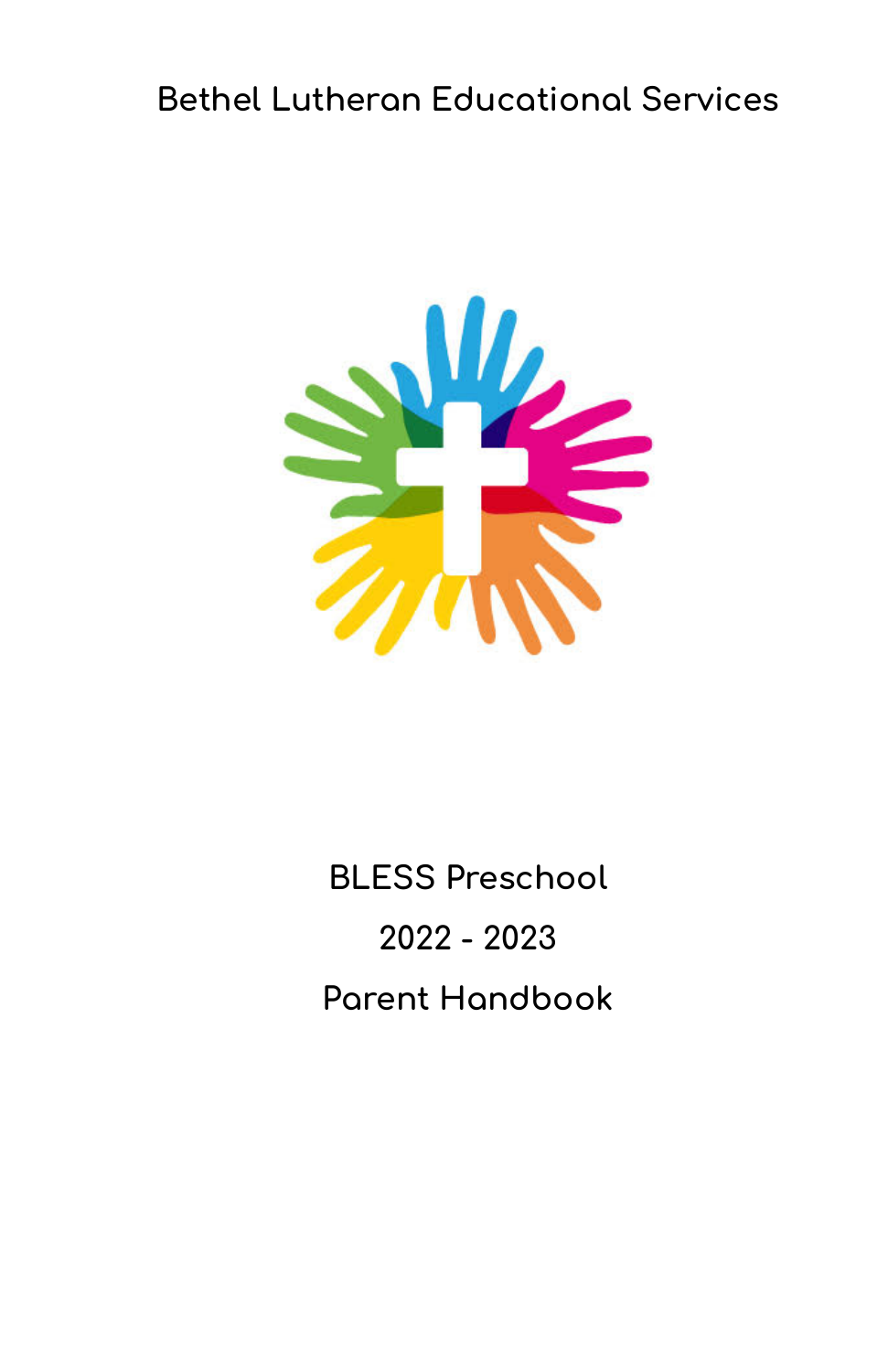#### Table of Contents

|                               | Page |
|-------------------------------|------|
| Who Are We                    | 4    |
| Admission                     | 4    |
| <b>Teacher Qualifications</b> | 4    |
| Registration                  | 5    |
| Tuition                       | 5    |
| Daily Activities              | 6    |
| Daily Schedule                | 6    |
| Arrival and Pick Up           | 8    |
| <b>Extreme Weather</b>        | 8    |
| <b>Snacks</b>                 | 9    |
| <b>Special Events</b>         | 9    |
| <b>Behaviour Expectations</b> | 10   |
| Sickness & Medication         | 11   |
| Accidents                     | 12   |
| <b>Emergency Procedures</b>   | 13   |
| Parental Involvement          | 14   |
| Communication                 | 14   |
| School Calendar               | 15   |
| Contact Information           | 16   |

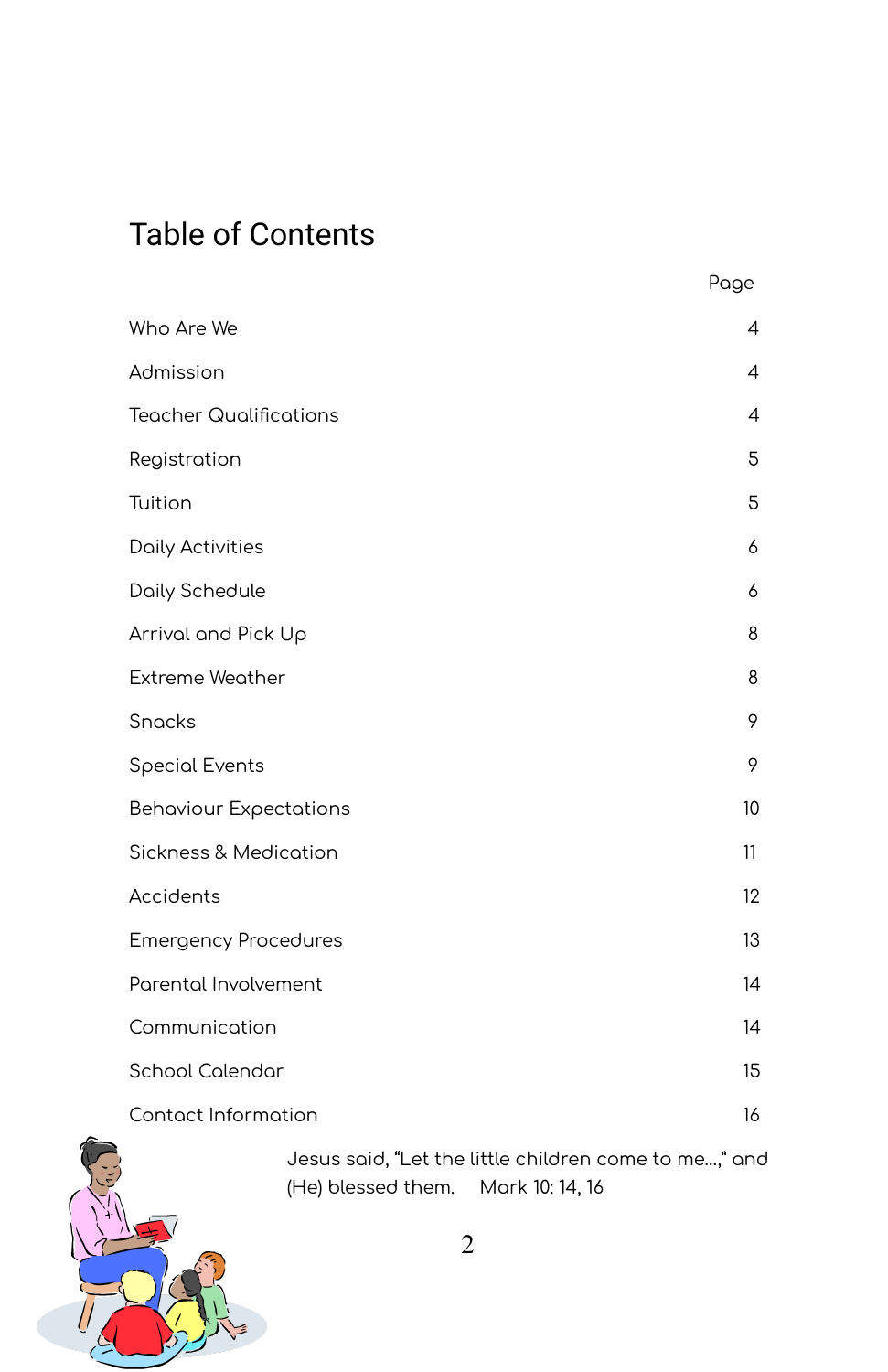## Who Are We

Bethel Lutheran Educational Services (BLESS) Preschool is a ministry of Bethel Lutheran Church.

It is a joy to welcome God's children and partner with their parents in providing a loving, Christ-centered learning environment during the children's early years.

BLESS believes that each child is created by God in His image, with a unique personality and special gifts. It is our desire to provide a preschool program that will meet the children's spiritual, physical, social, emotional, and academic needs. Nurturing the children in these areas is important for future growth and development in all aspects of their lives.

#### Admission

Children who are 3 years old by Dec. 31, 2022 and are toilet trained are eligible for enrolment in our program.

It is our desire to welcome all children to the program, provided we are able to accommodate their needs. If your child has a special need, please speak with the preschool administrator prior to registering.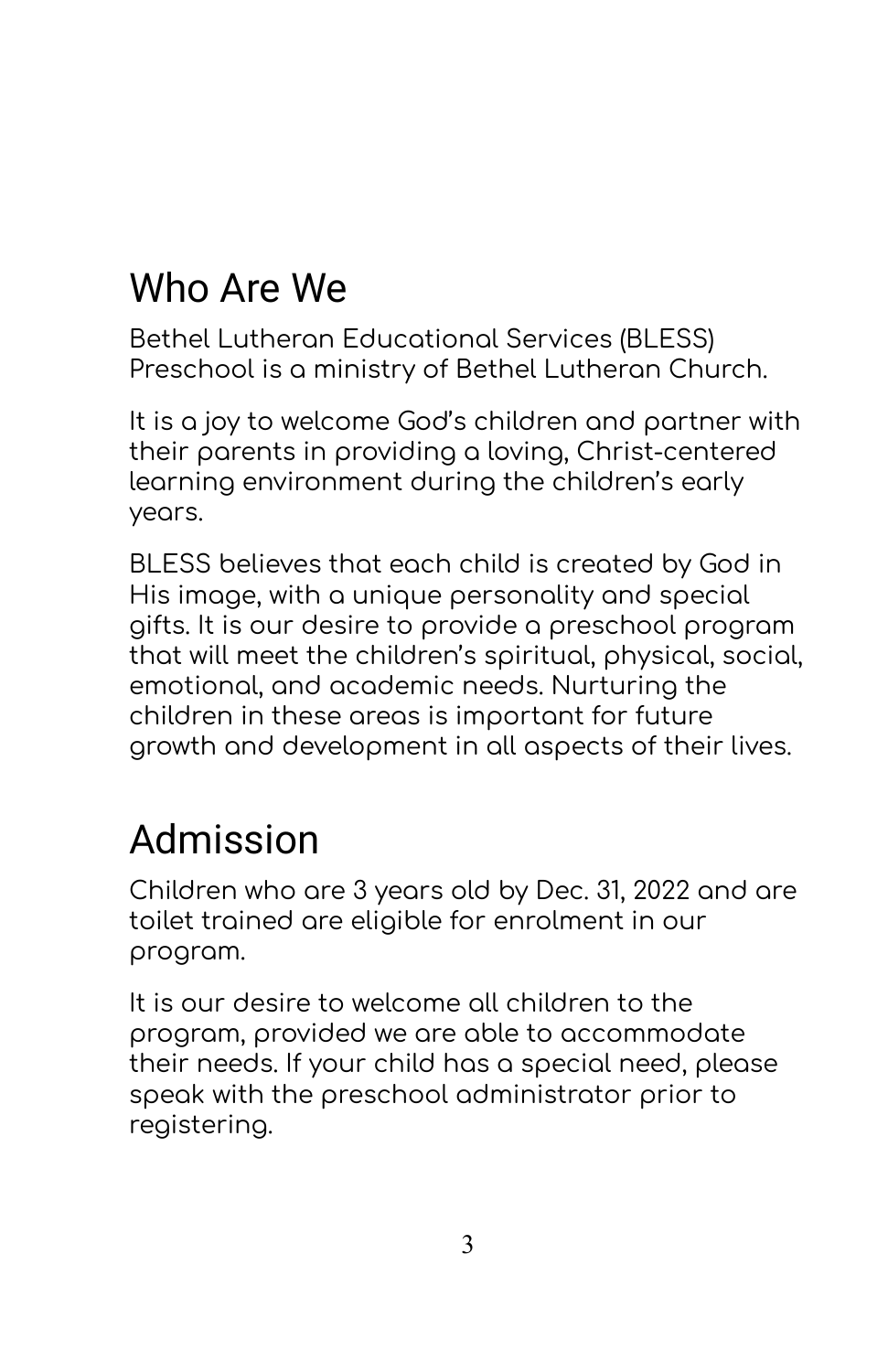Admission is first granted to returning families and families whose children have previously attended BLESS Preschool. Following this, admission is open to new families based on the order the registration form and fee is received. Once a class is full, a waiting list will be started.

#### Teacher Qualifications

Heather Book - BED, ECS Diploma, Level 3 ECE, First Aid Cheryl Skorobohach – Level 1 ECE, First Aid

## Registration

There is a \$50 non-refundable/non-transferable fee per child required at the time of registration. For families on a waitlist, this fee will not be charged until a space becomes available for your child.

#### Tuition

Tuition fees for September 2022 – May 2023 are: M/W/F four year old class: \$170/month T/Th three year old class: \$150/month Activity Fee: MWF four year old class - \$65 (one time) T/Th three year old class - \$50 (one time)

Payment for monthly fees is by automatic withdrawal on the 1<sup>st</sup> of each month.

Registration and Activity Fees can be made by cash, cheque made out to Bethel Lutheran Church, or e-Transfer to [admin@bethelchurch.com](mailto:admin@bethelchurch.com).

Tuition is non-refundable for absences or holidays.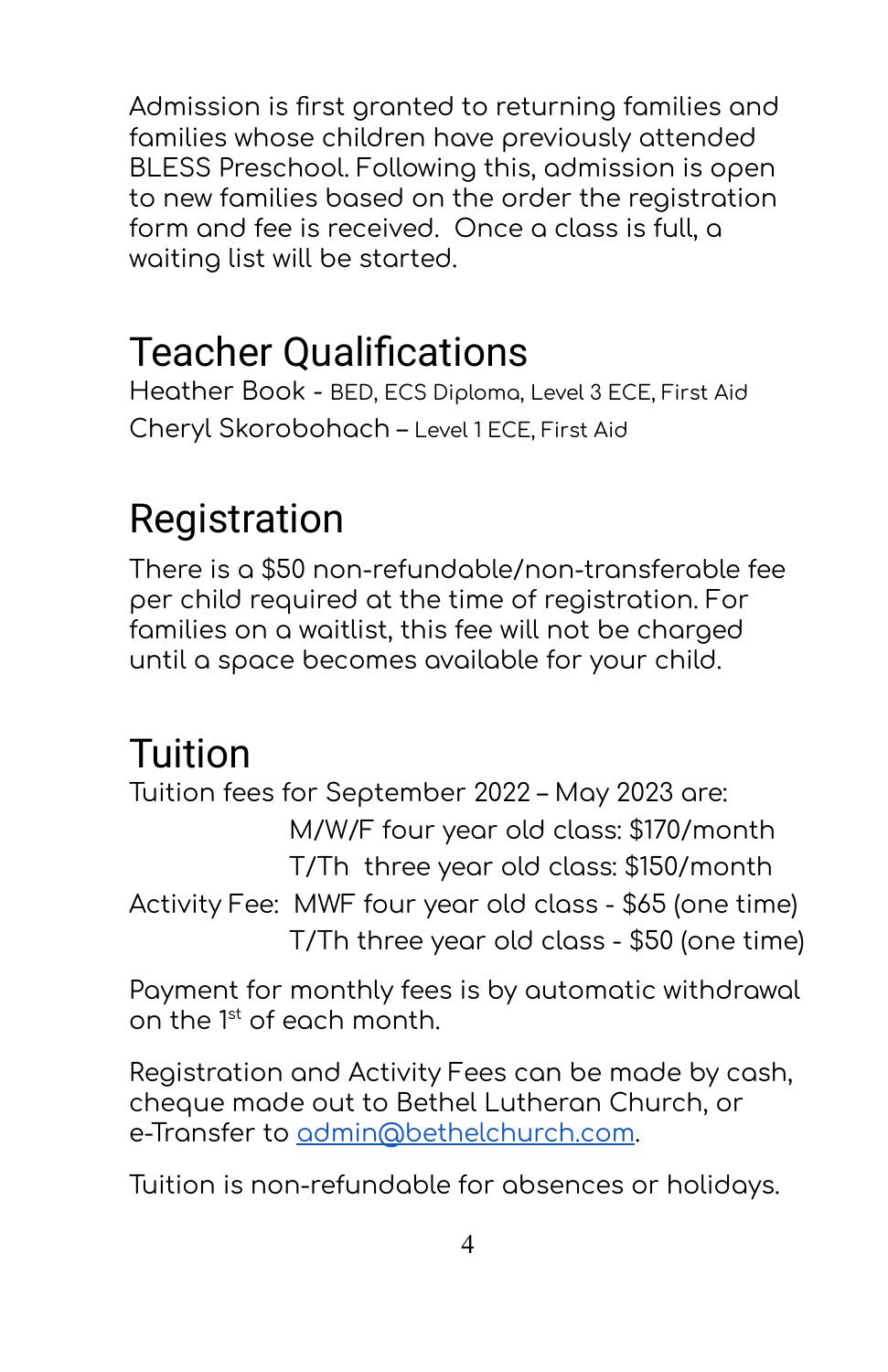NSF cheques or withdrawals will be charged \$20.

One month's written notice is required for early withdrawal. Failure to provide notification will result in a forfeit of one month's tuition fee. There will be no refund of tuition for withdrawals after April 1st.

BLESS is a non-profit licensed preschool and does not participate in fundraising activities.

### Daily Activities

Young children are active learners. It is important for them to wear clothing that allows them to move freely in the classroom, gym, and at the playground, as well as possibly be stained by paint or other liquids.

Appropriate footwear is required. At the beginning of the year, please send a pair of shoes with non-marking soles, labeled with your child's name, which can be left at the school.

Each day, please send the following items with your child:

- Nutritious snack (please see  $\rho$ . 9 for more details)
- A change of clothing
- $\rightarrow$  Appropriate outer clothing for playing outside

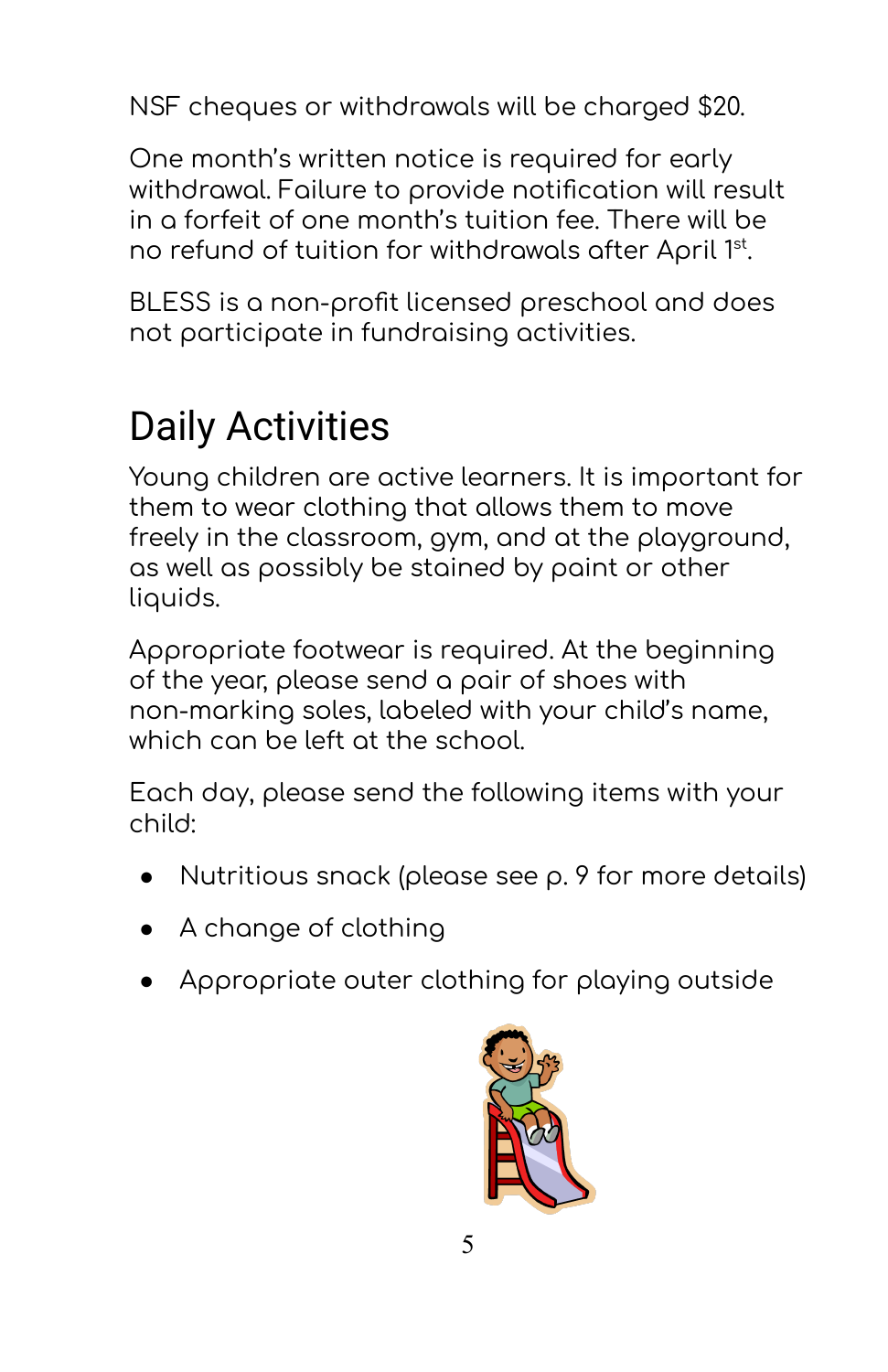#### Daily Schedule

| $9:00 - 9:15$ am   | Settling Time<br>15 minutes                      |
|--------------------|--------------------------------------------------|
| $9:15 - 9:35$ am   | <b>Gathering Time</b><br>20 minutes              |
| $9:35 - 10:35$ am  | <b>Centres Time</b><br>60 minutes                |
| $10:35 - 10:55$ am | Snack Time<br>20 minutes                         |
| $10:55 - 11:15$ am | <b>Gym Time</b><br>20 minutes                    |
| $11:15 - 11:30$ am | <b>Bible Time &amp;</b><br>Closing<br>15 minutes |

Settling Time: Quiet centres will be set up at the tables (puzzles, colouring sheets, manipulatives, books, etc.) to welcome the children each day.

Gathering Time: is when the children come together for large group learning: calendar, weather, introduction to the letter and/or number of the day, show and tell, birthday celebrations.

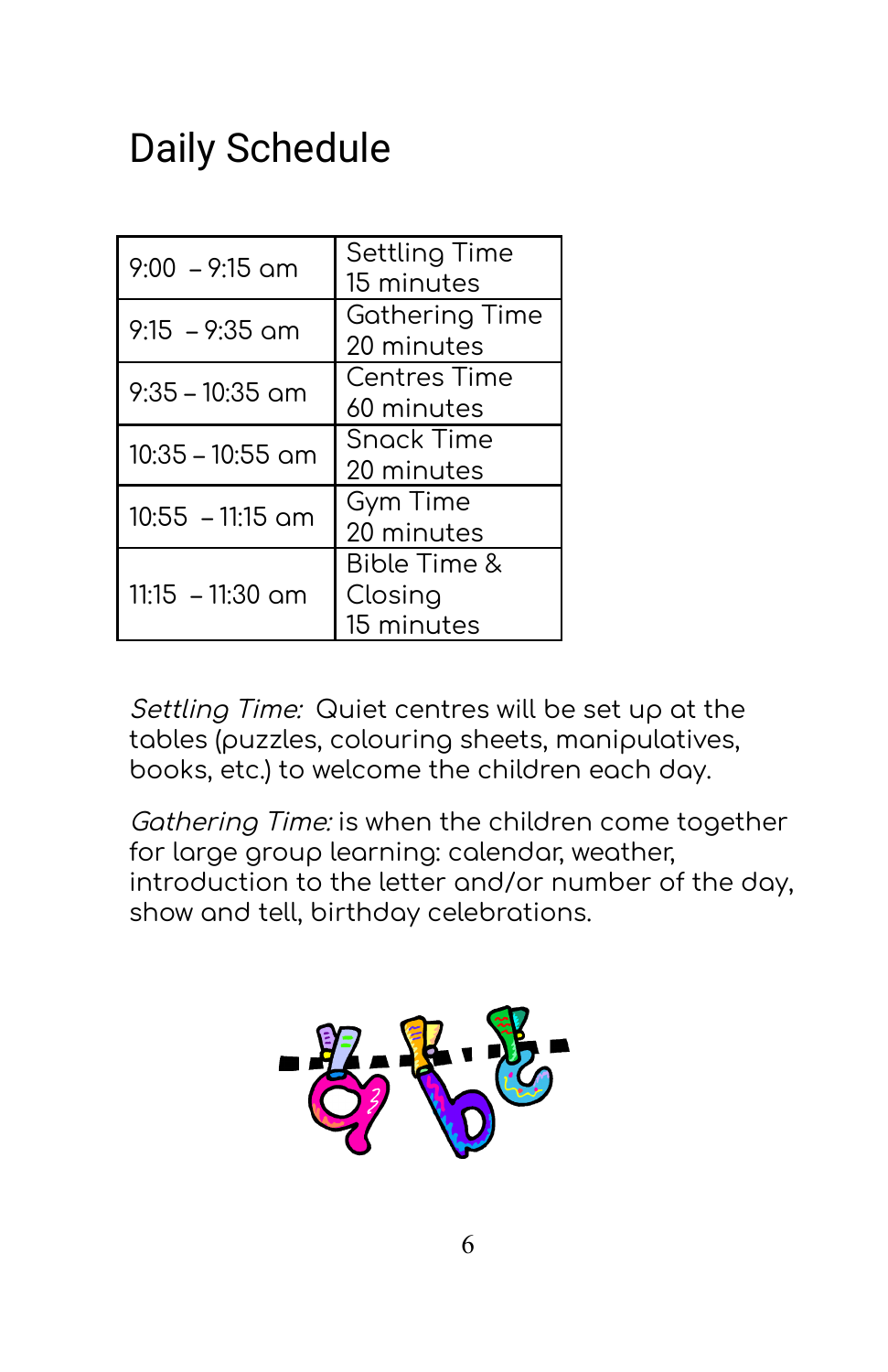Learning Time: The Saxon Early Learning curriculum will be the basis for Learning Time, which includes age-appropriate activities related to Language Development, Math, Science, Social Studies, Music, Art, and Centres. Learning through play will be the focus of the Tuesday/Thursday program. There will be more emphasis placed on Kindergarten readiness skills and concepts during the Monday/Wednesday/Friday program.

Snack Time: is an opportunity for children to talk to their friends, and learn about nutrition and appropriate table manners. Prior to the children sitting down to eat, there will be a washroom break.



Gym Time: BLESS Preschool has access to a large gymnasium for the children to participate in movement activities, games, and dance, all with the focus of developing large motor skills, cooperation, and listening skills.

Bible Time: is learning about God's Word through Bible events, songs, crafts, and lessons.

During the Closing, children review a new concept, read a story or sing a song, share about a special time during the day and say their closing prayer.

#### Arrival and Pick Up

Please accompany your child into the building each day. Help them hang up their coat and backpack in the designated area and put on their indoor shoes. Upon arriving at the classroom, you will be required to complete the attendance sheet.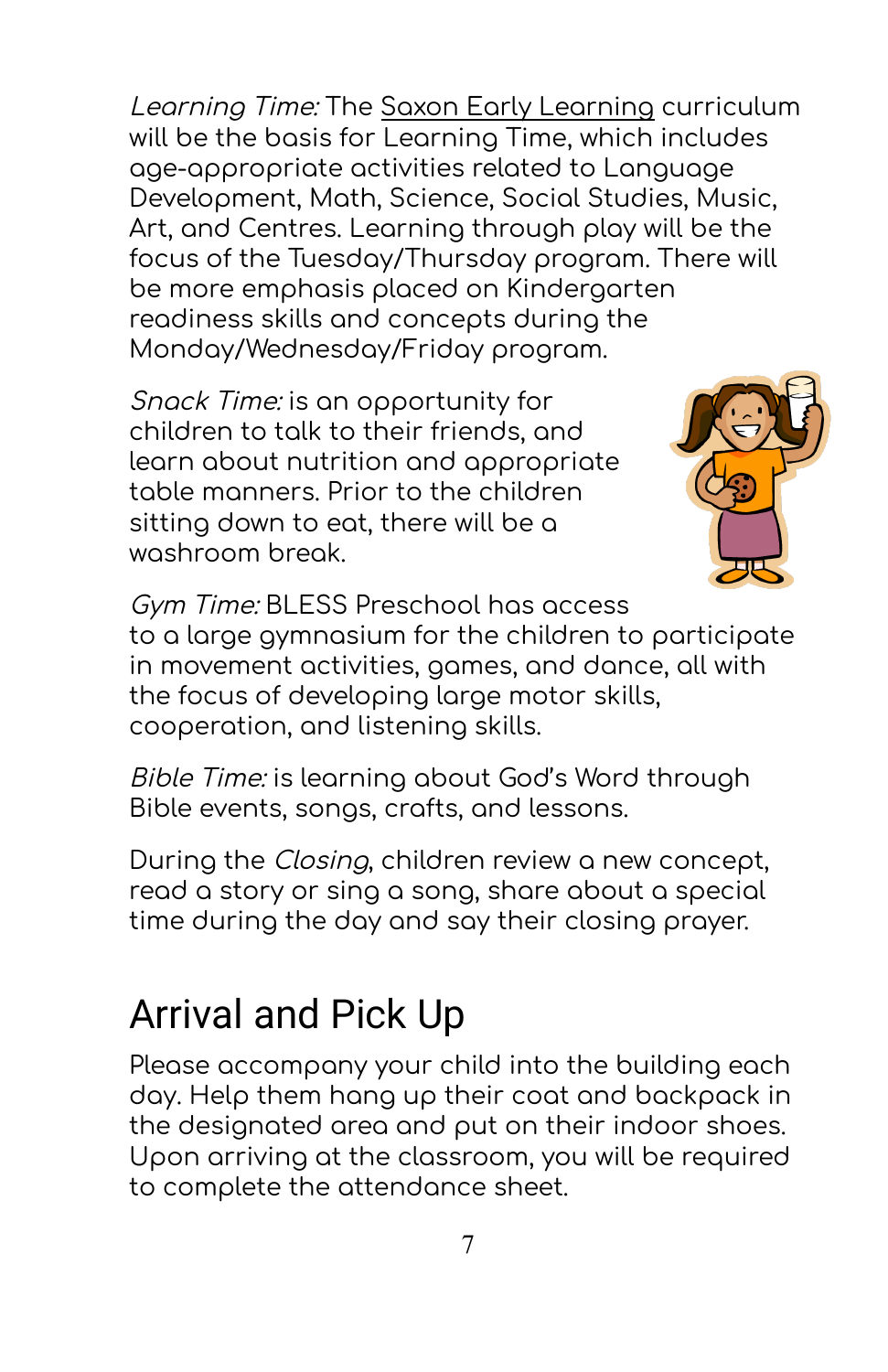Quiet learning centres will be set up to assist your child in making the transition to being at school. Please do not leave your child unsupervised in the room.

Please arrive no earlier than 5 minutes before class to accommodate the teachers' needs to prepare for the day.

You are invited to greet your child in the classroom at the end of the day. Please wait in the hallway until the BLESS staff opens the doors following closing prayer as the children will become distracted by your presence.

Your child's safety is of the utmost importance. Children will not be permitted to leave the classroom until their parent, or designated individual, has arrived and signed them out. If your child is being picked up by someone other than the parents, written notification must be provided to the BLESS staff.

#### Extreme Weather



In the case of extreme weather resulting in a school closure, families will be called by a member of the BLESS staff informing them of this decision. It is the parents' discretion as to whether or not their child comes to school during inclement weather.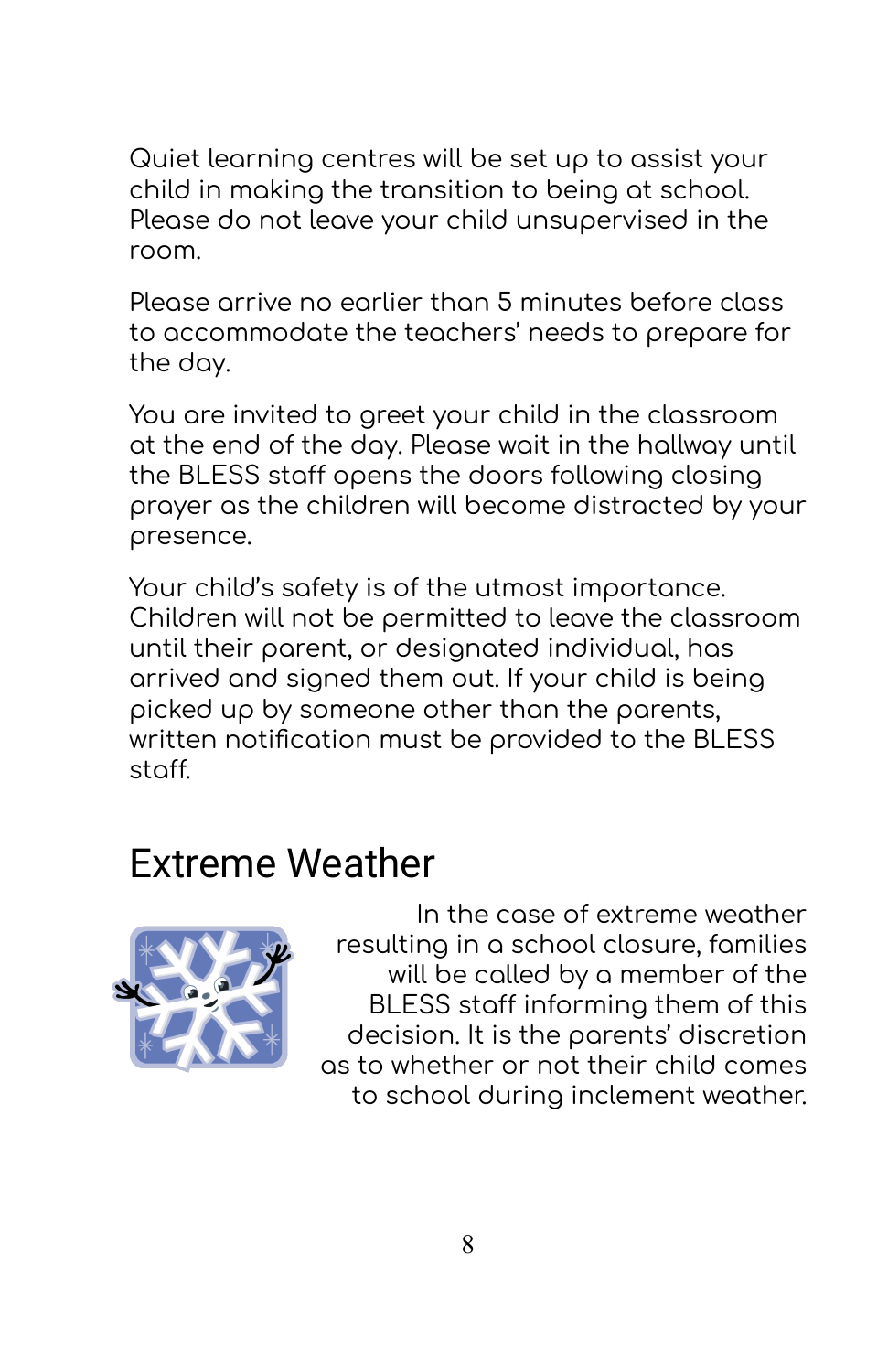## Snacks

Due to the number of food allergies and dietary restrictions that children have, parents are required to provide a snack for their child each day. We ask that children be given healthy nutritious snacks, with two items from Canada's Food Guide, in appropriate containers labeled with the child's name. Peanut or nut-based products are not permitted.

In the event that a child does not bring a snack to school, a supply of nutritious snacks and unsweetened fruit juices will be kept in the classroom, to ensure that no child goes without. When the child is picked up, parents will be informed of what the child was given to eat.

Families are invited to send treats to celebrate special occasions, such as birthdays. Parents are asked to talk to the teacher prior to bringing in any foods to ensure it is appropriate for all children to eat.

## Special Events

Chapel: Parents and siblings are invited to join the children for a special chapel service in the sanctuary. Check the monthly calendar for specific dates and times.

Theme Days: During the school year, there are special days planned around a particular theme.

Ex: Western Day, Pajama Day, Camping Day.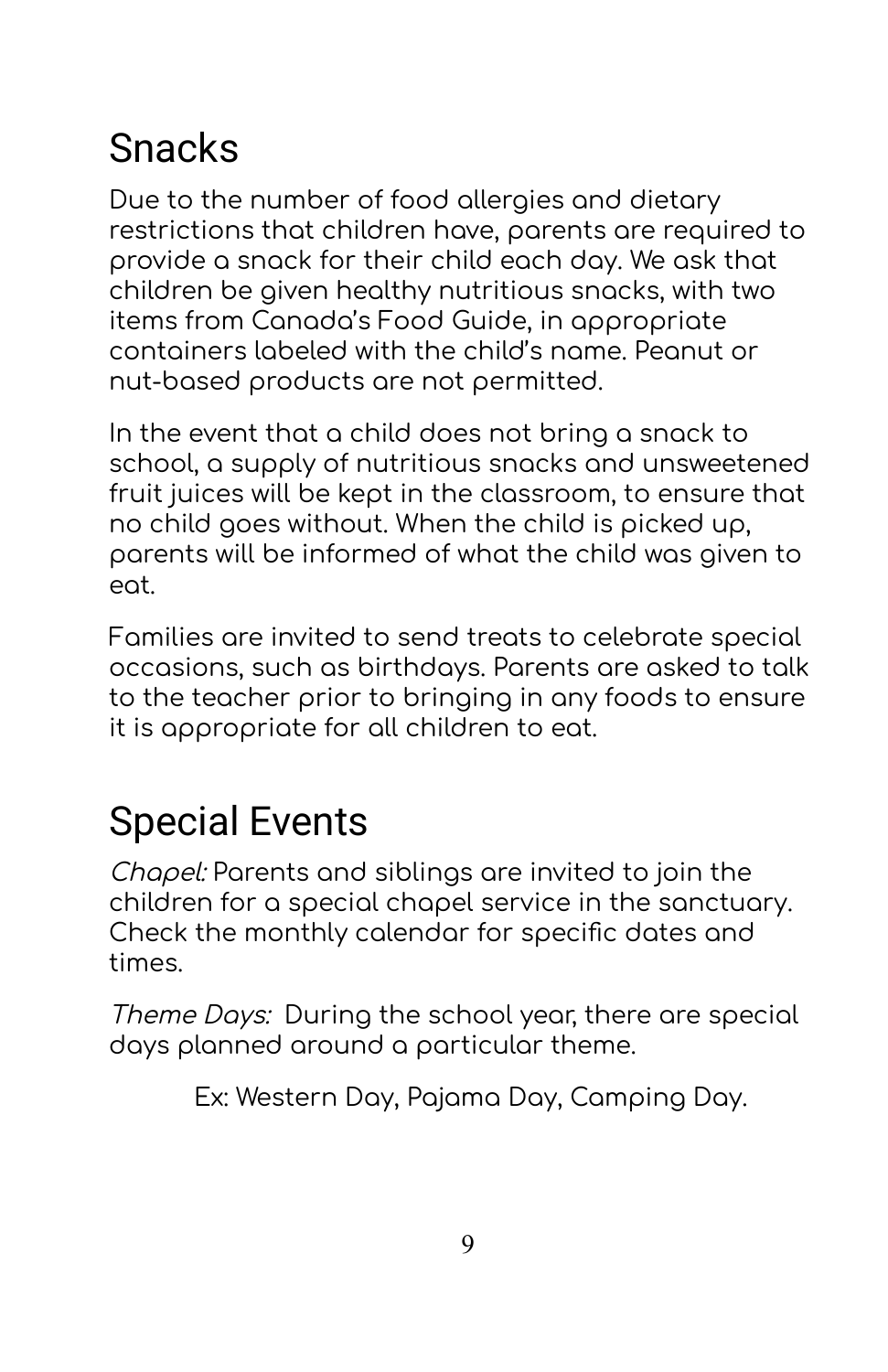"In School" Field Trips: Special guests will be invited to the class to share with the children.

Holiday Celebrations: There will be special Christmas and Spring programs to which families and guests are invited.

## Behaviour Expectations

The children will learn the behaviour expectations and classroom routines through a variety of methods. Positive behaviours will be reinforced using verbal recognition and 'mini-celebrations' (ex. High 5). The goal of the positive reinforcement will be to guide the children to self-correction of behaviour using minimal intervention from the teaching staff.

When a disagreement between children occurs, they will be encouraged to work through the situation using their words, rather than actions. A staff member will assist the children in coming to an amicable resolution when necessary.

When a staff member must intervene in a situation, the child behaving inappropriately will be given a warning, along with a quick explanation of the desired behaviour. Redirecting the child to another activity often helps to refocus his/her attention.

Our Heavenly Father forgives each of us for our wrongdoings. At the end of any conflict or discipline situation, forgiveness will take place between children or the child and teacher, with the reassurance that they are loved and cared for.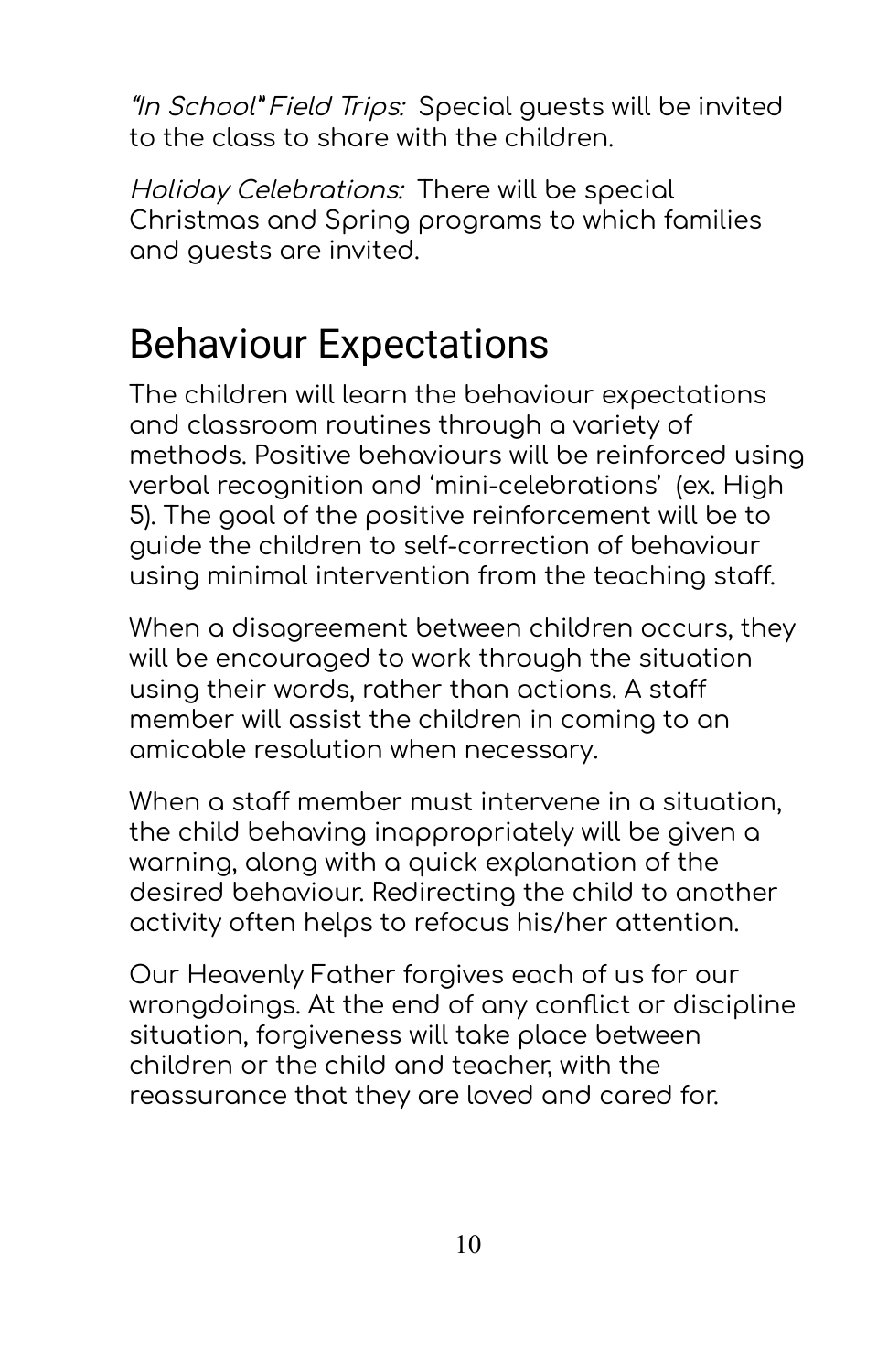#### Sickness and Medication



Due to the limited hours the children are at BLESS Preschool, the staff will NOT administer any medication to children. The only exception to this is emergency medicine for severe reactions, such as an epi-pen. This medication must be in

the original container, labeled with the child's name and directions for administering the dosage.

On days when your child is sick and will not be attending class, please contact the church office (780-417-7775) to let us know of your child's absence.

Out of respect for the other families in BLESS Preschool, we request that children who are ill be kept at home in order to avoid passing along viruses and communicable diseases. This includes (but is not limited to): fevers, vomiting, diarrhea, body rash, chicken pox, measles, mumps, pink eye, strep throat, and head lice. Children must be symptom-free for a minimum of 24 hours prior to returning to school. If you are unsure when it is appropriate for your child to return to class, please contact your family doctor or Alberta Health Services.

If a child should become ill while at BLESS Preschool, he/she will be kept comfortable and supervised until parents can be contacted to make arrangements for pick up. If the staff is unable to reach the parents, the emergency contact names will be phoned.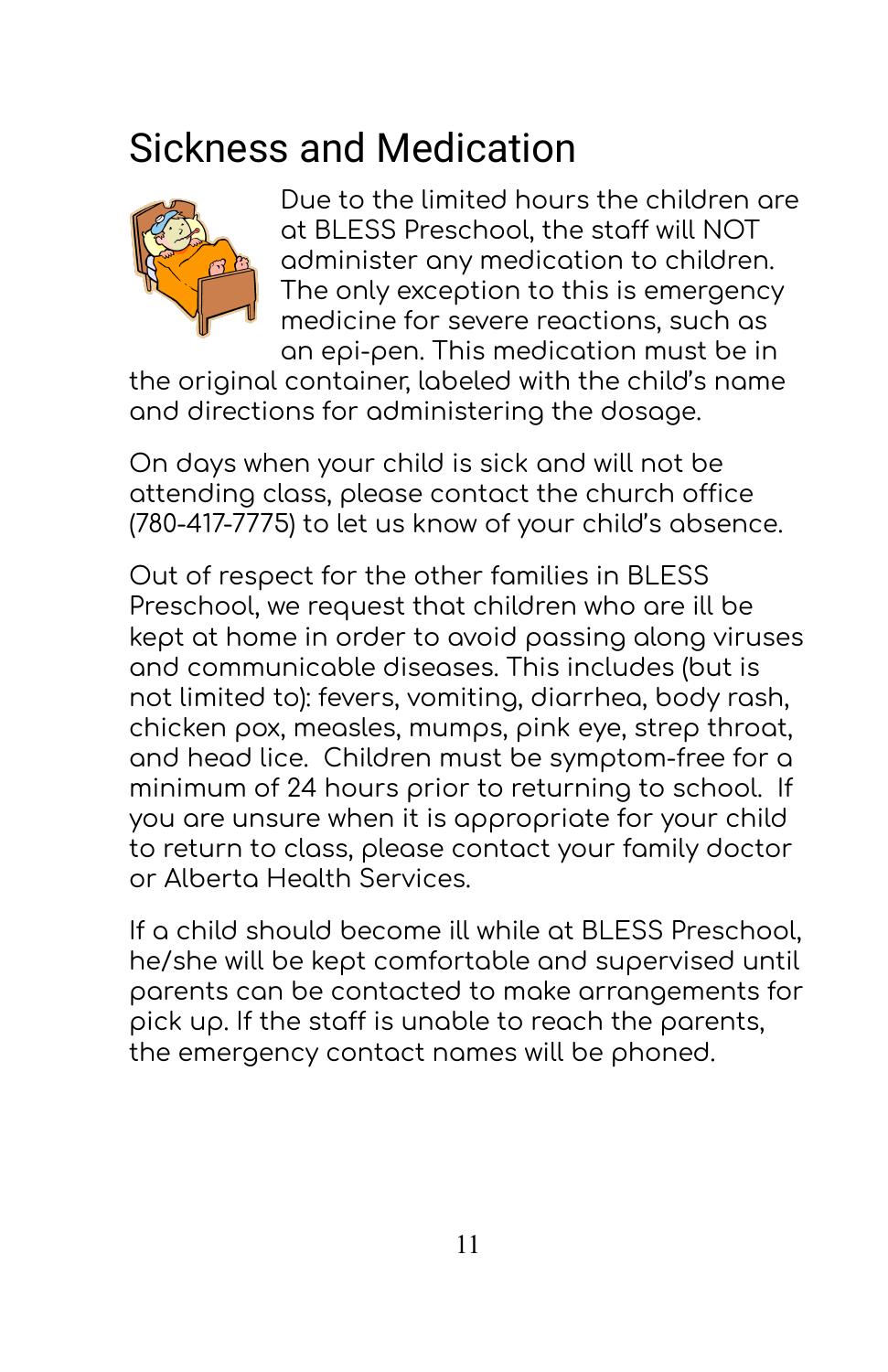# Accidents

While every effort is made to provide reasonable supervision for the children, it is not possible to prevent accidental incidents as children are active learners. Therefore, the staff of BLESS is trained in first aid. If a child incurs an injury while participating in the BLESS preschool program, the BLESS staff will survey the situation and make a decision to proceed with one of three first aid treatments:

- 1. For minor injuries (scratches, minor cuts, bumps), the BLESS staff will provide first aid to the child, along with lots of TLC. An accident report will be completed by the teacher and signed by the parent at the time of pick up. The report will be kept on file.
- 2. If the injury requires immediate medical attention, but is non-life threatening, the teacher will provide initial first aid and comfort the child until the parents can be contacted and arrive at the school. If neither of the parents can be reached, the individuals listed as emergency contacts will be phoned.
- 3. If the injury is life-threatening, an ambulance will be called and the teacher will accompany the child to the hospital. The parents will be contacted to proceed to the hospital. If neither of the parents can be reached, the individuals listed as emergency contacts will be phoned.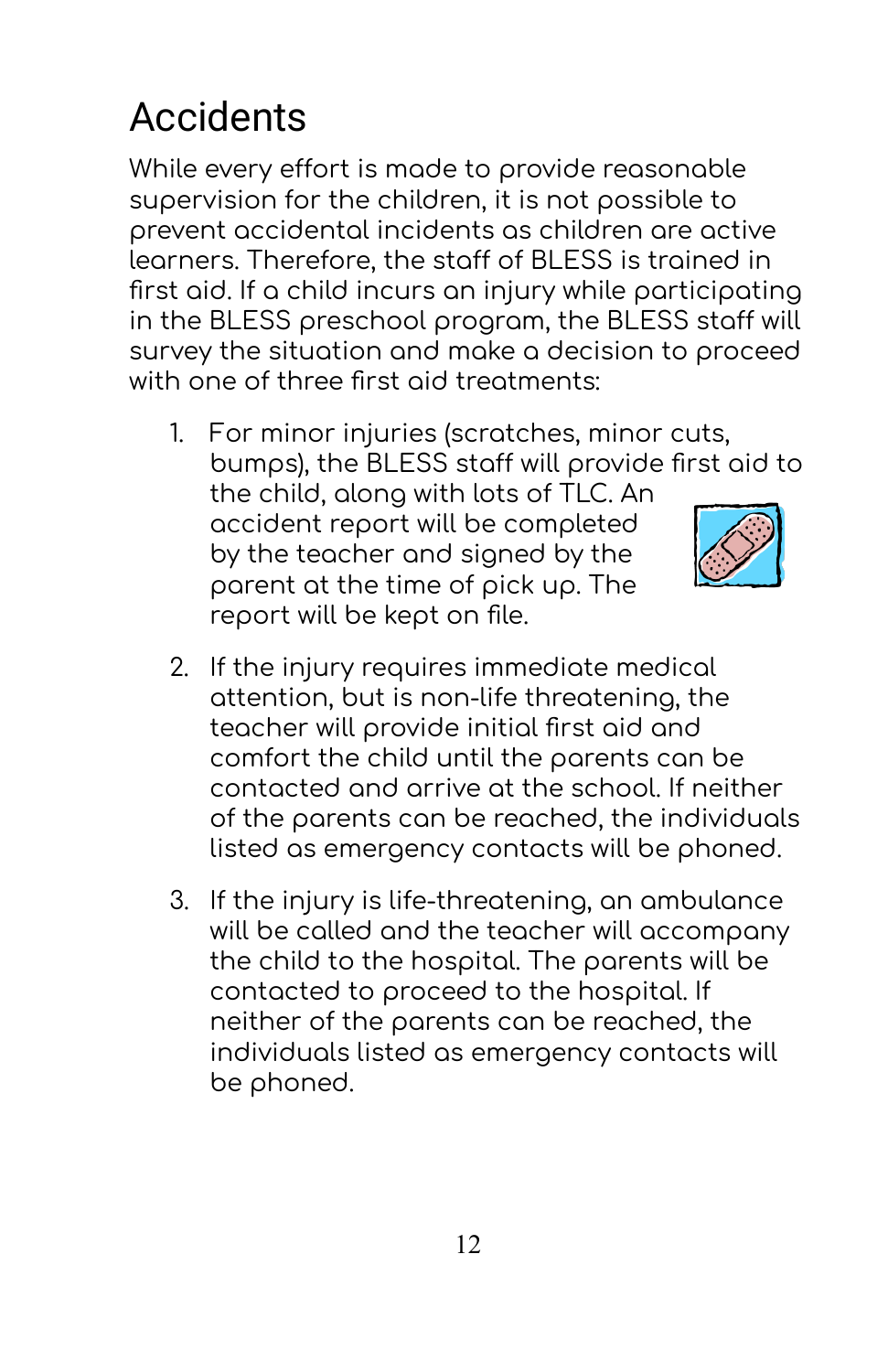# Emergency Evacuation Procedures

Ensuring the children know the appropriate



procedures for evacuating the building is essential. Fire drills and safety procedures will be taught to the children and regularly practiced throughout the school year.

When the fire alarm is heard:

1. Children form a line at the classroom door.

2. Classroom teacher collects the attendance book.

3. Following the teacher, the children exit the building through the doors at the north east corner of the building.

4. The classroom aide will check play areas, centers, washrooms, close windows, turn off lights, close the door, and follow the class.

5. The class will proceed to the designated meeting area where attendance will be taken.

6. The class will return to the building once permission has been granted by the appropriate authorities.

7. In the event that the children are unable to return to the building, they will proceed to The Sierras condominium complex (200 Bethel Drive). Parents will be contacted to pick up their children at this location.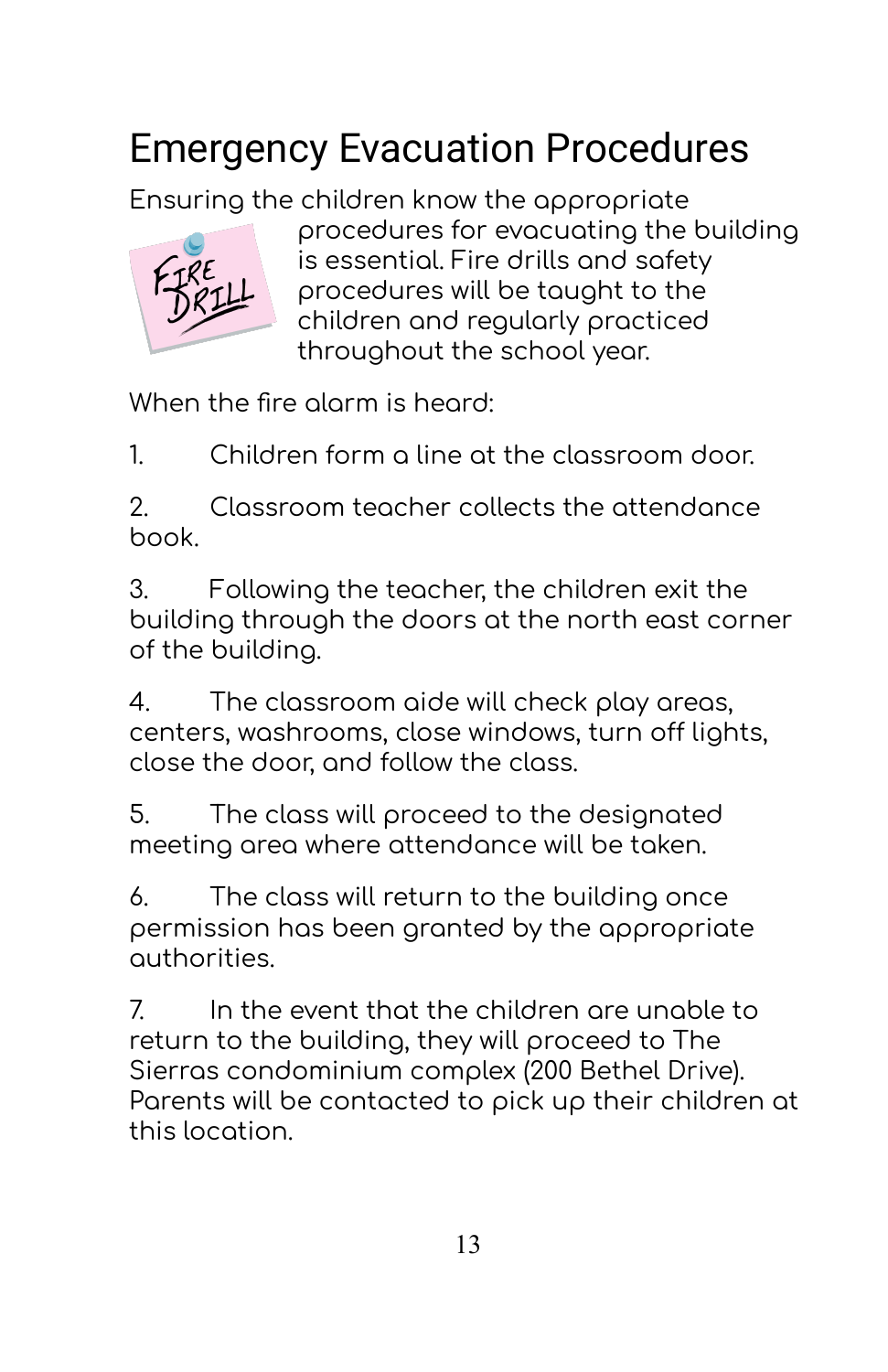## Parental Involvement

Parents are invited to come to class and participate in the activities. Some specific ways in which parents can assist are:

- Reading with the children
- Helping with special projects, such as holiday crafts
- Cooking/baking
- Sharing about their career
- Assisting with in-school field trips
- Helping with holiday programs

Parents will be required to complete a volunteer information sheet, sign a volunteer confidentiality form, and submit a current RCMP or EPS criminal record check prior to becoming involved in the classroom. More information about how to be involved will be provided at the parent orientation session and after school begins.

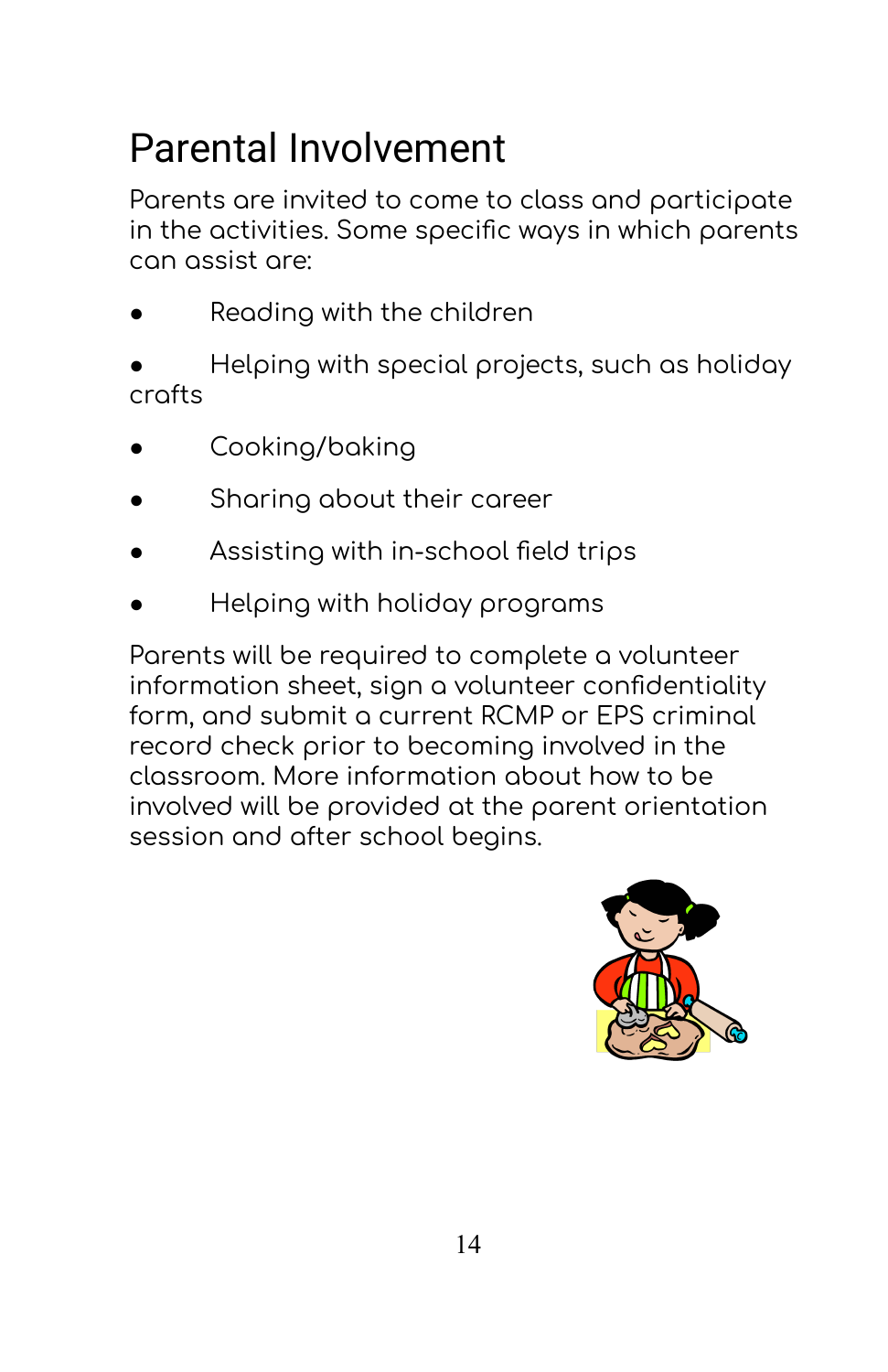## Communication

Keeping the families of BLESS Preschool informed of classroom activities and events is extremely important. There will be a monthly calendar and frequent newsletter sent home to share upcoming events and celebrate learning experiences.

Open communication between BLESS staff and parents is necessary. Following Matthew 18:15 – 17, parents are asked to speak directly with the teacher if there are any concerns. If an amicable solution can not be reached, please contact the preschool administrator. In the same way, BLESS staff will make arrangements to meet with a parent if there is any concern regarding a child's behaviour.

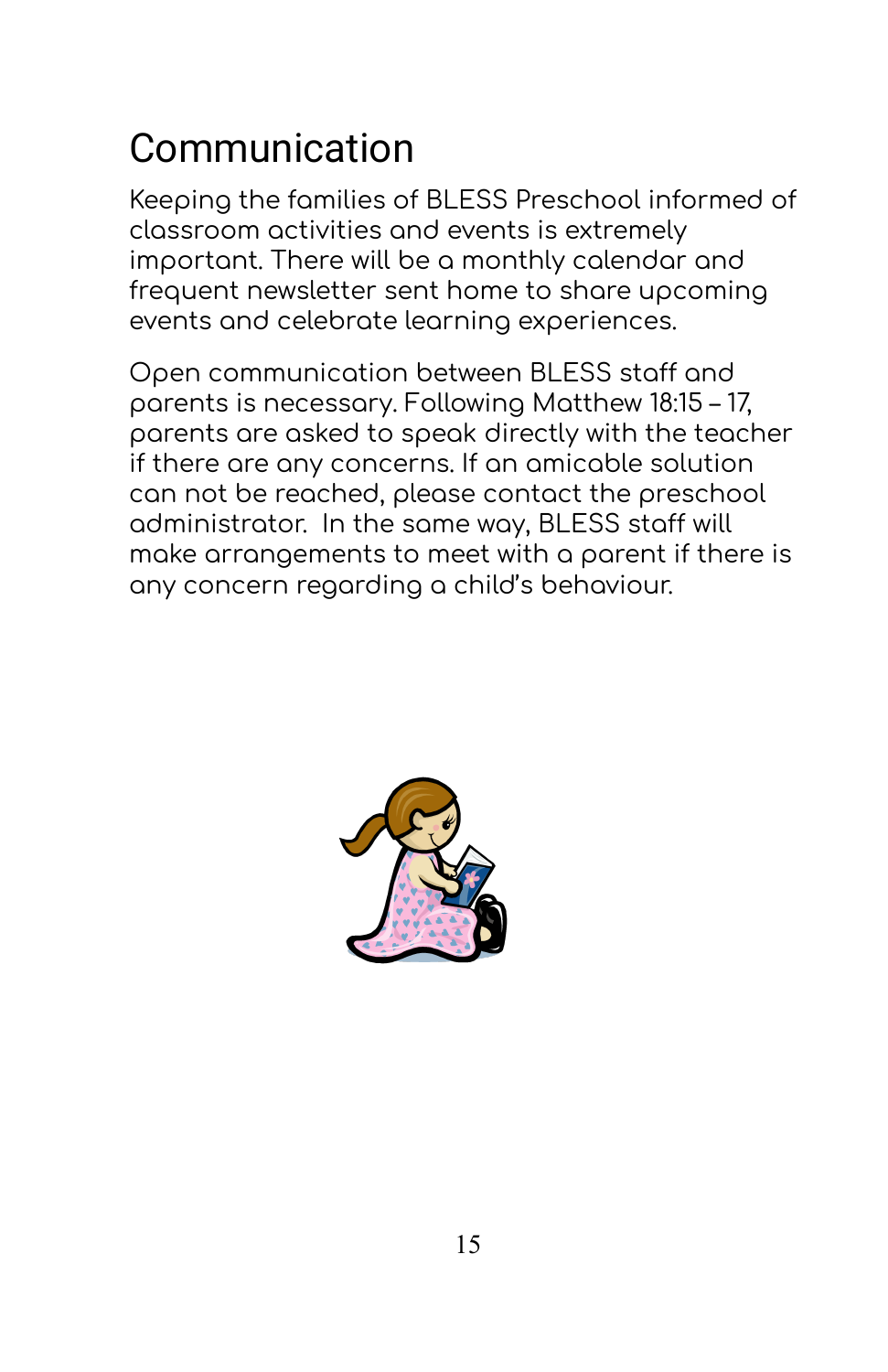#### BLESS Preschool 2022 – 2023 School Calendar

\* Pending approval \*

\*BLESS Preschool follows the calendars of the Elk Island Public and Catholic School Divisions as closely as possible to accommodate families with older children.